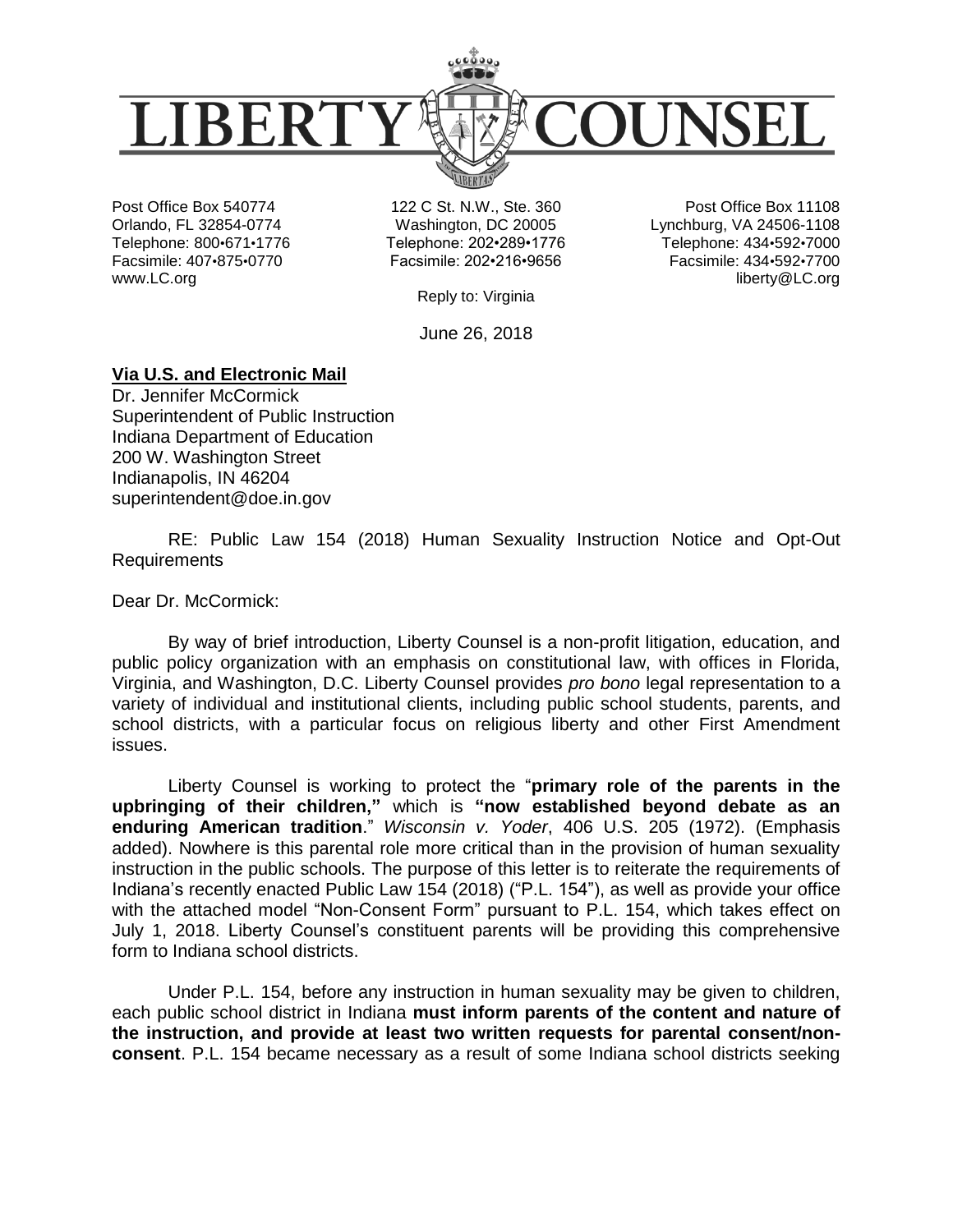to skirt legislative intent regarding human sexuality instruction, such as that expressed in Indiana Code § 20-30-5-5 (morals instruction); § 20-30-5-6 (good citizenship instruction); § 20-30-5-9 (hygiene) (which is currently not being utilized by the State Department of Health and the Indiana Superintendent of Public Instruction); and § 20-30-5-13 (instruction on human sexuality or sexually transmitted diseases, which requires the promotion of abstinence). Under P.L. 154, parents are now entitled to full, accurate descriptions of instructional materials, and effective notice, so that they may exercise their right to nonconsent if they find the material objectionable.

Under Public Law 154, the First Notice must (A) "**contain an accurate summary of the contents and nature of the instruction** on human sexuality" that the District intends to provide to children; (B) inform parents of their right to "**review and inspect all materials related to that instruction**;" (C) inform parents that their child is entitled to "**alternative academic instruction"** during the same time frame that the instruction on human sexuality is provided; and (D) request from the parent 1) Consent to the instruction; or 2) Non-Consent to the instruction.

If the District does not receive a response from a parent to the First Notice - Consent/Non-Consent request within 21 days, the District must follow up with an additional written Second Notice containing the same information above, again requesting Consent/Non-Consent from the parents within ten (10) additional days. If the District still receives no response by the parents before the expiration of the ten additional days, then and only then may the District provide the students "instruction on human sexuality" (unless the parent or emancipated student subsequently opts out of the instruction, which may still be done at any time following the District's issuance of a Second Notice).

At all times, regardless of parental consent and school district compliance with P.L. 154, ALL content in public school sex education curriculum, instruction, discussion, supplemental materials, or third-party referrals must remain consistent with Indiana Code § 35-49-2-2, which prohibits obscene matter harmful to minors. The violation of this statute is a Level 6 felony if the obscene matter depicts or **describes sexual conduct involving any person who is or appears to be under eighteen (18) years of age**." Ind. Code § 35-49-3- 1. (Emphasis added). If sex education curriculum contains obscene material and false or misleading statements or information, **there is no defense under the statute's exception**, because "considered as a whole, it lacks serious literary, artistic, political, or scientific value for minors." Ind. Code § 35-49-2-2. There can be no scientific value in a curriculum containing false or misleading information, or in curriculum derived from objectively false information.

The importance of parental consent and prior curriculum review of ALL instructional materials cannot be overemphasized. Parental consent protects parental rights, ensures children are protected from instruction which encourages them to engage in early-onset and high-risk sexual activity, and safeguards the District and its staff from potential liability for civil rights violations. Consider the recent examples of Virginia's Albemarle County Public Schools, and Sunnyside Unified School District in Arizona.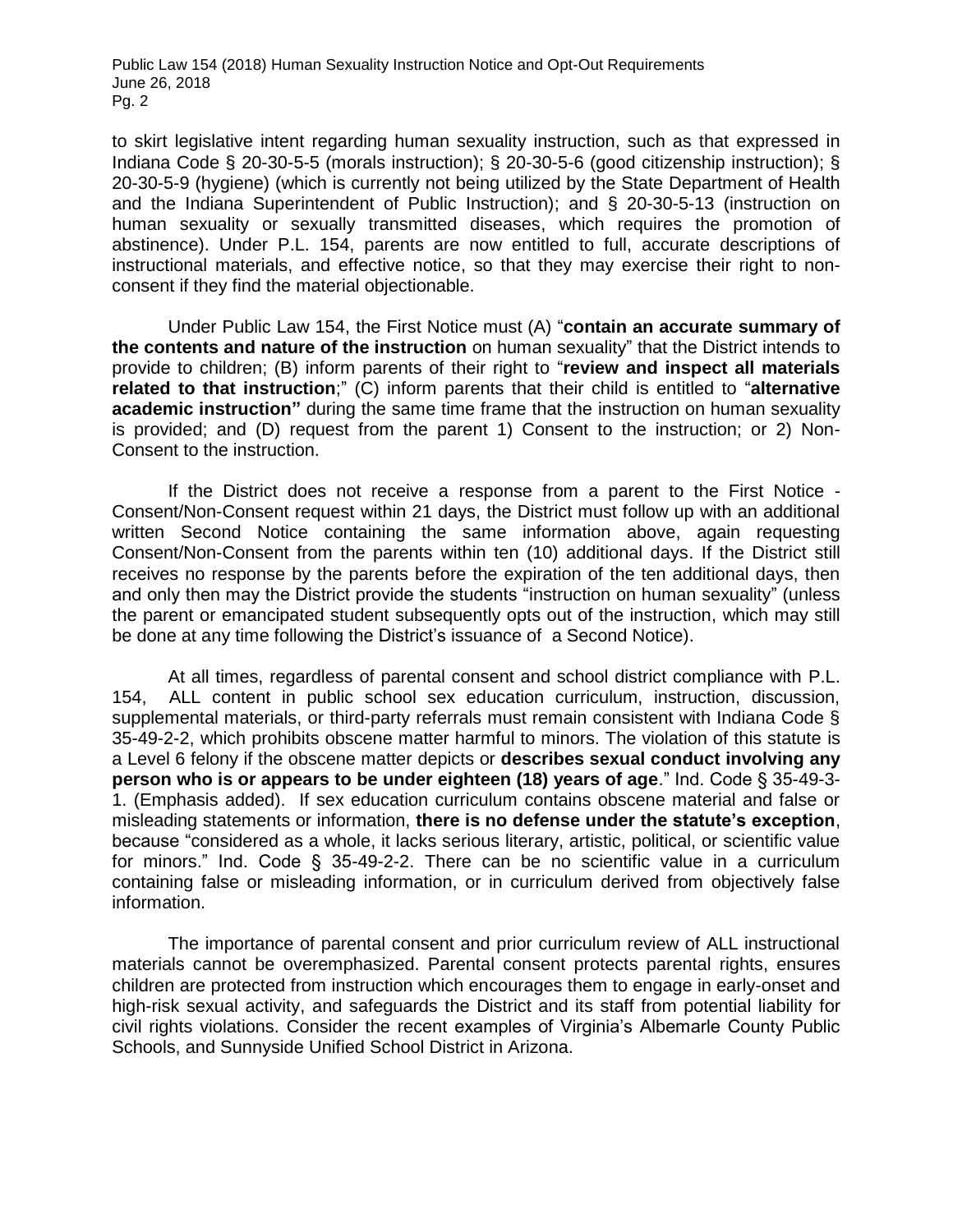The Albemarle County Public Schools failed to carefully scrutinize the "Sex Positivity" curriculum developed by a local third-party non-profit "Sexual Assault Resource [Agency"](http://saracville.org/) ("SARA"), and ACPS also failed to seek parental consent and review of the materials, as required by Virginia law.

During "Family Life Education" classes on April 13, 2018, two classes of 14-year-old girls were shown two different YouTube videos describing sex acts in graphic detail. Both videos contained crude colloquial terms for genitalia. One video, entitled "Male Pleasure!" contained discussion and images of how to provide sexual pleasure to males. The video contains too many offensive statements and images to describe here, but suffice to say that the discussion included oral and anal sodomy, masturbation techniques and the use of artificial devices. The other video, entitled "How to Help Her Orgasm," also went into graphic detail regarding female sexual pleasure. The videos were sponsored by and contained multiple advertisements for the website of a seller of pornography and sex toys.<sup>1</sup>

Sunnyside Unified School District<sup>2</sup> provoked public outrage by proposing the "comprehensive sex education" curriculum "Rights, Responsibilities and Respect" or "3Rs." It is developed and promoted by "Advocates for Youth," a Planned Parenthood affiliate, which helped develop the so-called ["National Sexuality Education Standards](http://www.futureofsexed.org/documents/josh-fose-standards-web.pdf) which are in turn [promoted by Planned Parenthood.](https://www.plannedparenthood.org/files/3713/9611/7930/Sex_Ed_in_the_US.pdf) The Standards are a project of the ["Future of Sex](http://www.futureofsexed.org/)  [Education \(FoSE\) Initiative"](http://www.futureofsexed.org/) "a partnership between [Advocates for Youth,](http://www.advocatesforyouth.org/) [Answer](http://answer.rutgers.edu/) and the Sexuality Information and Education Council of the U.S. [\(SIECUS\)](http://www.siecus.org/)." The Standards are based upon the child "sex data" of Alfred Kinsey (*i.e., records of child rape)*, which included records of timed-with-a-stopwatch "orgasms" for infants as young as two months old in the infamous "Table 34" of Kinsey's *Sexuality in the Human Male.*

The 3Rs promotes a twisted view of "abstinence" ("**abstinence from sexual behaviors…means waiting to have vaginal, oral or anal sex.")** 3 ("**abstinence …. means a penis not going inside another person's vagina…;"** "…**most people are not abstinent forever…;" "…delay having sex until you are a bit older…"<sup>4</sup>** ). The "3Rs" encourages kids to have sex "when they are ready," as long as they have "consent," promotes and portrays homosexuality, and normalizes acts of sodomy; without giving accurate medical advice regarding the risks of these activities.

3Rs also liberally mentions and refers students to Planned Parenthood or its website. Located at the top of Planned Parenthood's website, under "Learn," (a word attractive to school-age children) the very first term is "Abortion." On that same drop-down appears Planned Parenthood's ["Glossary A-Z,](https://www.plannedparenthood.org/learn/glossary)" which contains many words and definitions inappropriate for children, including "abortion," "abortion pill," "butt plug," "dildo," "drag queen," "exhibitionist," "hand job," "horny," "lust," "masturbation," "mooning," "morning wood," "mutual masturbation," and "three-way." Many additional inappropriate terms and

 $\overline{a}$ 

<sup>1</sup> <https://www.lc.org/newsroom/details/042618-shocking-va-curriculum>

<sup>2</sup> <https://www.lc.org/newsroom/details/051118-shocking-curriculum-in-az-schools>

<sup>3</sup> Rights, Responsibilities, Respect: Grade 6, Lesson 4, pg. 3, "Communicating About A Sensitive Topic."

<sup>4</sup> Rights, Responsibilities, Respect: Grade 8, Lesson 8, "Birth Control Basics"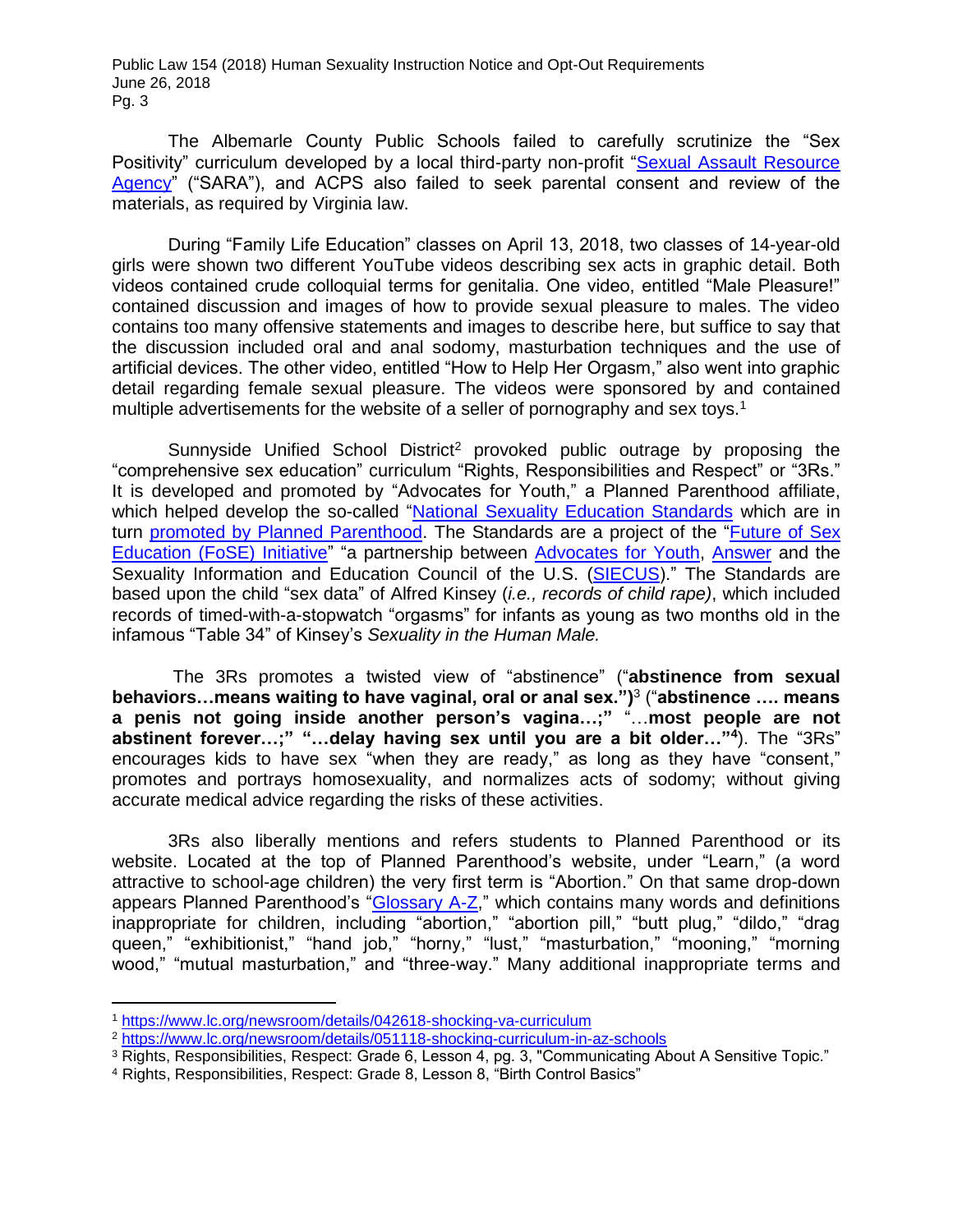concepts are in the Glossary, including numerous terms relating to homosexuality, gender confusion, and the normalization of transgenderism.

These examples are important because such curriculum materials are being promoted by organizations and individuals seeking to reshape the sexual ethics of American youth. In order to avoid such enormities in Indiana, and comply with P.L. 154, every Indiana school district must review **each and every piece of human sexuality instructional material, and make it available on its website for parents' prior review**, prior to any such instructional material being provided to the children. Each summary provided by the district must be "accurate," or the district violates the statute.

In order for the parents to receive effective notice, and provide informed consent, at a minimum, the summaries should "accurately" address the presence of the following in the curriculum, citing to that portion of the curriculum where any of the following may appear:

A. Abortion;

 $\overline{a}$ 

- B. Abstinence, including any definitions of "abstinence."
- C. Birth Control/Contraceptives;
- D. Sexual activity of any kind whatsoever, i.e., "vaginal, oral, or anal sex;"<sup>5</sup>
- E. Sexual orientation, including, but not limited to any variant of homosexuality, including "lesbian," "gay," "bisexual," "queer," or "questioning" identities;
- F. "Transgenderism" or "gender identity," including, but not limited to: gender as social construct; gender binary; gender spectrum; gender reassignment surgery, gender dysphoria, false gender pronouns, gender expression, or cross-sex hormones;
- G. Any referral to a counselor, medical professional, or social worker, within or outside the school;
- H. The privately-sponsored ["National Sexuality Education Standards;](http://www.futureofsexed.org/documents/josh-fose-standards-web.pdf)" ["Future of Sex](http://www.futureofsexed.org/)  [Education \(FoSE\) Initiative;](http://www.futureofsexed.org/)" ["Sex, Etc.;](https://sexetc.org/)" ["Advocates for Youth;](http://www.advocatesforyouth.org/)" ["Answer;](http://answer.rutgers.edu/)" ["SIECUS;](http://www.siecus.org/)" ["Planned Parenthood;](http://www.plannedparenthood.org/)" ["The Kinsey Institute;](http://www.kinseyinstitute.org/)" ["Indiana Youth Group;](http://www.indianayouthgroup.org/)" ["GLSEN;](https://www.glsen.org/)" or the ["Gay-Straight Alliance.](https://gsanetwork.org/)"
- I. Any reference to or participation in a personal analysis, evaluation or survey that reveals or attempts to affect my child's attitudes, habits, traits, opinions, beliefs or feelings concerning: political affiliations; religious beliefs or practices; mental or psychological conditions; sexual behavior or attitudes; sexual activity; sexual orientation; gender identity; or illegal, antisocial, self-incriminating or demeaning behavior;

<sup>5</sup> Rights, Responsibilities, Respect: Grade 6, Lesson 4, pg. 3, "Communicating About A Sensitive Topic."